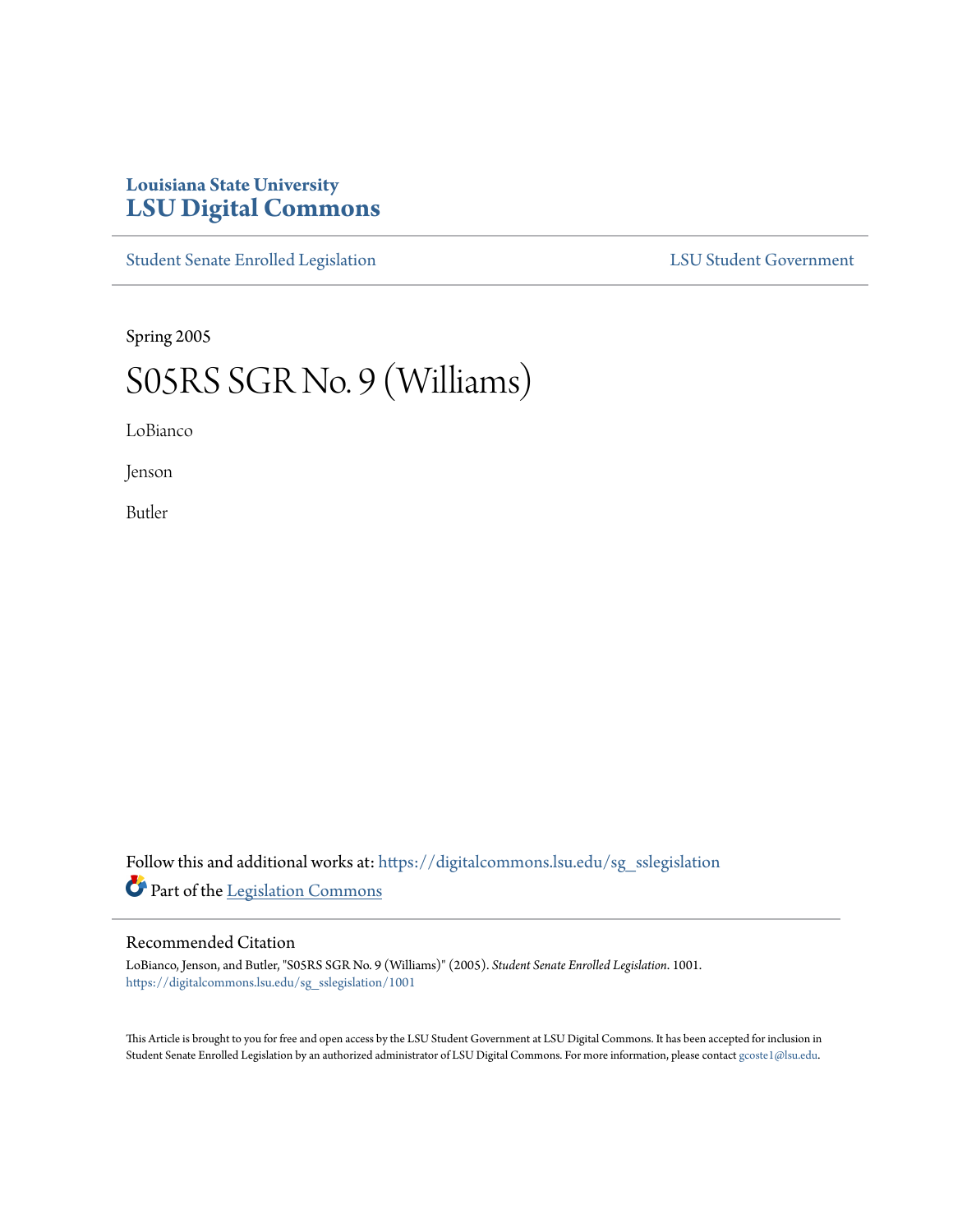| $\frac{1}{2}$                                      | STUDENT GOVERNMENT                                                                                                                                                                                        | <b>ENROLLED</b>                                                                                                                                                                                                                                                                                                                                                                                                          |  |  |
|----------------------------------------------------|-----------------------------------------------------------------------------------------------------------------------------------------------------------------------------------------------------------|--------------------------------------------------------------------------------------------------------------------------------------------------------------------------------------------------------------------------------------------------------------------------------------------------------------------------------------------------------------------------------------------------------------------------|--|--|
| 3                                                  | [LOUISIANA STATE UNIVERSITY]                                                                                                                                                                              |                                                                                                                                                                                                                                                                                                                                                                                                                          |  |  |
| $\overline{4}$                                     | <b>STUDENT SENATE</b>                                                                                                                                                                                     |                                                                                                                                                                                                                                                                                                                                                                                                                          |  |  |
| 5                                                  | So <sub>5</sub> RS                                                                                                                                                                                        |                                                                                                                                                                                                                                                                                                                                                                                                                          |  |  |
| 6                                                  | SGR <sub>NO.</sub> 9                                                                                                                                                                                      |                                                                                                                                                                                                                                                                                                                                                                                                                          |  |  |
| $\tau$                                             | $\mathbf{B} \mathbf{Y}$ :                                                                                                                                                                                 | SPEAKER PRO-TEMPORE LOBIANCO, JENSEN, BUTLER                                                                                                                                                                                                                                                                                                                                                                             |  |  |
| $\,8\,$                                            | <b>A RESOLUTION</b><br>TO EXPRESS SINCERE AND HEARTFELT CONDOLENCES UPON THE UNTIMELY DEATH<br>OF KELLI R. WILLIAMS A NATIVE OF SLIDELL, LOUISIANA, AND A STUDENT OF LOUISIANA<br><b>STATE UNIVERSITY</b> |                                                                                                                                                                                                                                                                                                                                                                                                                          |  |  |
| $\overline{9}$<br>10<br>11                         |                                                                                                                                                                                                           |                                                                                                                                                                                                                                                                                                                                                                                                                          |  |  |
| 12                                                 |                                                                                                                                                                                                           |                                                                                                                                                                                                                                                                                                                                                                                                                          |  |  |
| 13<br>14<br>15<br>16<br>17<br>18                   | <b>PARAGRAPH 1:</b>                                                                                                                                                                                       | WHEREAS, IT IS WITH PROFOUND REGRET AND SORROW THAT<br>THE MEMBERS OF THE LOUISIANA STATE UNIVERSITY A & M<br>STUDENT SENATE HAVE LEARNED OF THE DEATH OF KELLI R.<br>WILLIAMS ON MONDAY, APRIL 18, 2005, AT THE AGE OF TWENTY-<br>TWO, AND                                                                                                                                                                              |  |  |
| 19<br>20<br>21<br>22<br>23<br>24                   | <b>PARAGRAPH 2:</b>                                                                                                                                                                                       | WHEREAS, KELLI WAS A RESIDENT OF BATON ROUGE AND A<br>NATIVE OF SLIDELL, LOUISIANA, WAS THE DAUGHTER OF EMIL<br>KENT WILLIAMS AND DARLENE WILLIAMS; SISTER OF TRACI W.<br>SNYDER AND TERRI JOHNSON; AND GRANDDAUGHTER OF VINSON<br>R. WILSON AND HELEN S. WILLIAMS, AND                                                                                                                                                  |  |  |
| 25<br>26<br>27                                     | <b>PARAGRAPH 3:</b>                                                                                                                                                                                       | WHEREAS, KELLI WAS A 2001 GRADUATE OF NORTHSHORE HIGH<br><b>SCHOOL, AND</b>                                                                                                                                                                                                                                                                                                                                              |  |  |
| 28<br>29<br>30                                     | PARAGRAPH 4:                                                                                                                                                                                              | WHEREAS, KELLI WAS AN ELEMENTARY EDUCATION MAJOR AT<br>LOUISIANA STATE UNIVERSITY, AND                                                                                                                                                                                                                                                                                                                                   |  |  |
| 31<br>32<br>33<br>34<br>35                         | <b>PARAGRAPH 5:</b>                                                                                                                                                                                       | WHEREAS, KELLI WAS AN ACTIVE ASSOCIATE MEMBER OF THE<br>BETA DELTA CHAPTER OF KAPPA DELTA EPSILON ACADEMIC<br>HONOR EDUCATION SOCIETY WHERE SHE WAS TO BE INDUCTED<br>AS A MEMBER ON APRIL 24, 2005, AND                                                                                                                                                                                                                 |  |  |
| 36<br>37<br>38                                     | PARAGRAPH 6:                                                                                                                                                                                              | WHEREAS, KELLI WAS EXCITED ABOUT GETTING ACTIVE IN THE<br>LSU COMMUNITY, AND                                                                                                                                                                                                                                                                                                                                             |  |  |
| 39<br>40<br>41                                     | <b>PARAGRAPH 7:</b>                                                                                                                                                                                       | WHEREAS, KELLI IS SURVIVED BY HER FAMILY, BOYFRIEND, AND<br>MANY FRIENDS, AND                                                                                                                                                                                                                                                                                                                                            |  |  |
| 42<br>43<br>44<br>45<br>46                         | <b>PARAGRAPH 8:</b>                                                                                                                                                                                       | WHEREAS, WITH THE DEATH OF KELLI R. WILLIAMS, LOUISIANA<br>STATE UNIVERSITY HAS LOST AN AMAZING FRIEND, STUDENT,<br>AND DEVOTED TIGER WHO WILL LIVE ON IN THE HEARTS AND<br>MINDS OF ALL WHO KNEW HER, AND                                                                                                                                                                                                               |  |  |
| 47<br>48<br>49<br>50<br>51<br>52<br>53<br>54<br>55 | <b>PARAGRAPH 9:</b>                                                                                                                                                                                       | THEREFORE, BE IT RESOLVED THAT THE MEMBERS OF THE<br>LOUISIANA STATE UNIVERSITY A & M STUDENT SENATE HEREBY<br>EXPRESS THEIR SINCERE AND HEARTFELT CONDOLENCES UPON<br>THE DEATH OF KELLI R. WILLIAMS OF SLIDELL, LOUISIANA AND<br>DOES HEREBY RECOGNIZE AND RECORD THE CONTRIBUTIONS TO<br>THE CAMPUS COMMUNITY, TO WHICH KELLI BELONGED, WHO<br>WILL REMEMBER HER AND HER TIME SPENT AT LOUISIANA STATE<br>UNIVERSITY. |  |  |
| 56<br>57<br>58<br>59                               | PARAGRAPH 10:                                                                                                                                                                                             | BE IT FURTHER RESOLVED THAT A SUITABLE COPY OF THIS<br>RESOLUTION BE TRANSMITTED TO THE FAMILY OF KELLI R.<br>WILLIAMS.                                                                                                                                                                                                                                                                                                  |  |  |